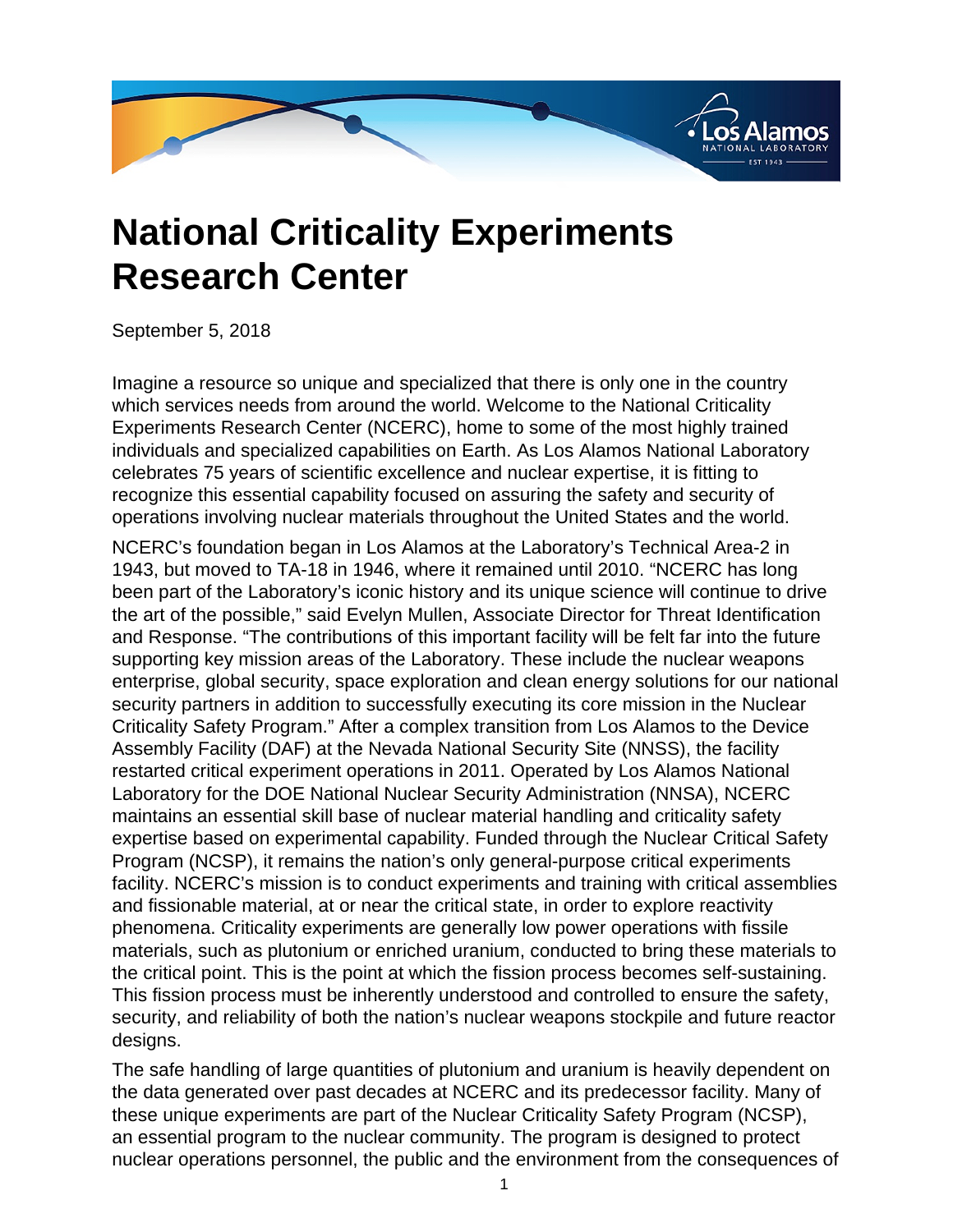a criticality incident using formality of operations, written operating procedures, criticality safety evaluations, criticality safety controls (engineered features & administrative features), training and other programmatic features. The criticality safety discipline is enhanced by the training of specialists nationwide by NCERC personnel using the facility's unique nuclear materials and capabilities.

What began in the 1970s as a two-day hands-on course for fissionable material operators has evolved to include one-week courses for managers and process supervisors, and a two-week course for criticality safety analysts. During the courses held year-round, personnel from DOE, other government agencies, the commercial nuclear community and the military are provided a rare opportunity to witness criticality demonstrations while attending the training. Supported out of DOE NA-50, Infrastructure and Environment, the program demonstrates how varying the properties of a fissionable material system can affect criticality. The first part of training is a classroom discussion of historical criticality accidents and their impact on how operations are performed today. During the second half of training, students take part in hands-on demonstrations with fissionable material in sub-critical configurations and then have the opportunity to observe critical demonstrations conducted remotely. These trainings are now core requirements for criticality safety analysts, and support fissionable material operations across the DOE complex.

One very illuminating demonstration uses a general purpose, light-duty vertical lift assembly machine named Planet to assemble a configuration of plastic plates and uranium foils. A container with 26 foils of uranium is opened and the foils are removed and layered between plastic plates that mimic water. Students monitor the increasing neutron count rate as the layers are added--ten layers on the moveable lower portion and twelve on the top stationary platform. The students and NCERC staff then move to the remote control room and bring the two halves together. They observe the system reach criticality, graphically illustrating that 22 foils can form a critical system when a neutron moderator such as plastic (or water) is present, whereas 26 foils can be in a single container with no moderator present and remain in a subcritical state. This demonstration allows criticality safety personnel to observe a vivid example of the importance of moderators as related to establishing criticality safety limits.

The data generated and analyzed from the experiments conducted at NCERC significantly reduces the margins of uncertainty for criticality safety evaluations by determining the exact point where a given system will attain the critical state. Without this facility's capability, the confidence in the U.S. nuclear stockpile assessment would decrease, the accuracy with which analysts provide criticality safety guidance to those working with fissile materials in production and R&D facilities nationwide would diminish, and operating costs would increase.

Additionally, the research, design and development of new nuclear reactor designs must include experimentation and today NCERC is the only place critical experiments can be conducted to prototype new reactors. Nuclear energy is considered by many to hold future benefits for clean, environmentally safe energy, power grid resilience, national security and deep space exploration. One of the most novel technologies to recently be tested at NCERC is the Kilopower Reactor Using Stirling Technology experiment. A joint project with NASA, Kilopower is a power system that can operate in extremely harsh environments and is efficient, reliable, safe, low cost, and compact. The experiment demonstrated the efficiency of fission power for lunar and planetary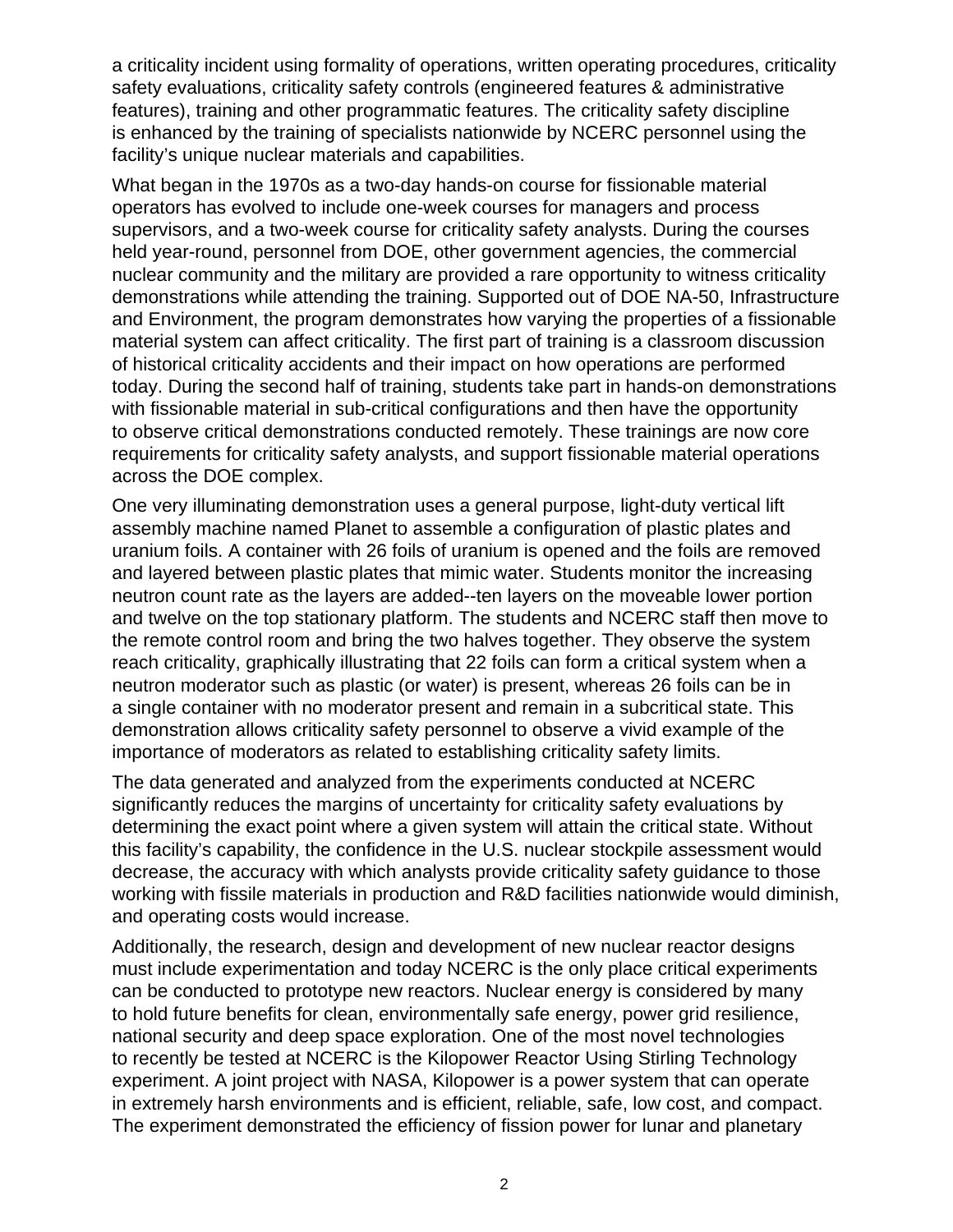exploration. It is anticipated this new nuclear power system could enable long-duration crewed missions to the Moon, Mars and destinations beyond.

Beyond the support NCERC provides to the Nuclear Criticality Safety Program, NCERC performs experiments to validate nuclear data and computer codes. This work is essential because the United States and its allies no longer test nuclear weapons and as a result the nuclear community at large relies on complex experiments and computer analyses to predict how nuclear weapons will perform. "NCERC is a capability that provides a vital underpinning to the entire mission of the Department of Energy," said Robert Margevicius, Program Director for Strategic Materials and Infrastructure at the Lab. "I think of NCERC in terms of the Navy's fleet of submarines: performing its function largely out of view, but with accomplishments that help enable the military's overarching success." He continued, "And this happens organically through the highly dedicated team of Lab personnel at the core of NCERC's functionality."

The experiments, demonstrations, and training conducted at NCERC also support the Laboratory's nuclear weapons capability in the handling and processing of nuclear materials. This is achieved through scientific and engineering expertise in concert with highly advanced, state-of-the-art equipment often also developed at the Lab. Throughout the years many critical assembly machines have been developed, four of which are in operation today. These machines, and the experiments conducted using them, are essential to understanding the phenomenology of criticality accidents.

Criticality accidents are situations where fissile material unintentionally exceeds the critical state. In over 75 years of processing and handling of nuclear materials worldwide, there have been 22 known criticality accidents in processing facilities around the globe. Of these, seven have occurred in the United States, the most recent over 40 years ago. This track record of safety has been in no small part due to the tireless work conducted at NCERC. Throughout the DOE complex, criticality safety evaluations are performed before any operations with fissile material begin. The evaluations determine that controls are in place such that the entire process will remain subcritical under both normal and credible abnormal process conditions. In contrast, the experiments at NCERC intentionally take fissile material to and above the critical state but only under extremely well controlled conditions. These experiments provide the data required which allows operations with fissionable material throughout the DOE complex to proceed. The Godiva critical assembly at NCERC can be used to simulate a criticality accident under controlled conditions with no personnel present.

As concerns have grown that rogue states and organizations might obtain and use nuclear materials to disrupt democracies, this specialized discipline has become part of the comprehensive training that nuclear incident response personnel receive. NCERC is the only place in the United States nuclear incident responders can train and hone their diagnostic skills with nuclear material in quantities and configurations that they could encounter in realistic scenarios. In addition to Criticality Safety and Nuclear Emergency Response, NCERC also supports Arms Control, Nuclear Nonproliferation and National Technical Nuclear Forensics.

Because of the uniqueness of NCERC capabilities, Los Alamos National Laboratory collaborates with the French, British, Japanese and others on integral critical experiments. These collaborations provide invaluable information and data to the nuclear community for the continued development and maintenance of global nuclear safeguards. The International Criticality Safety Benchmark Evaluation Project (ICSBEP) organized by the Nuclear Energy Agency, provides a link between experiments and